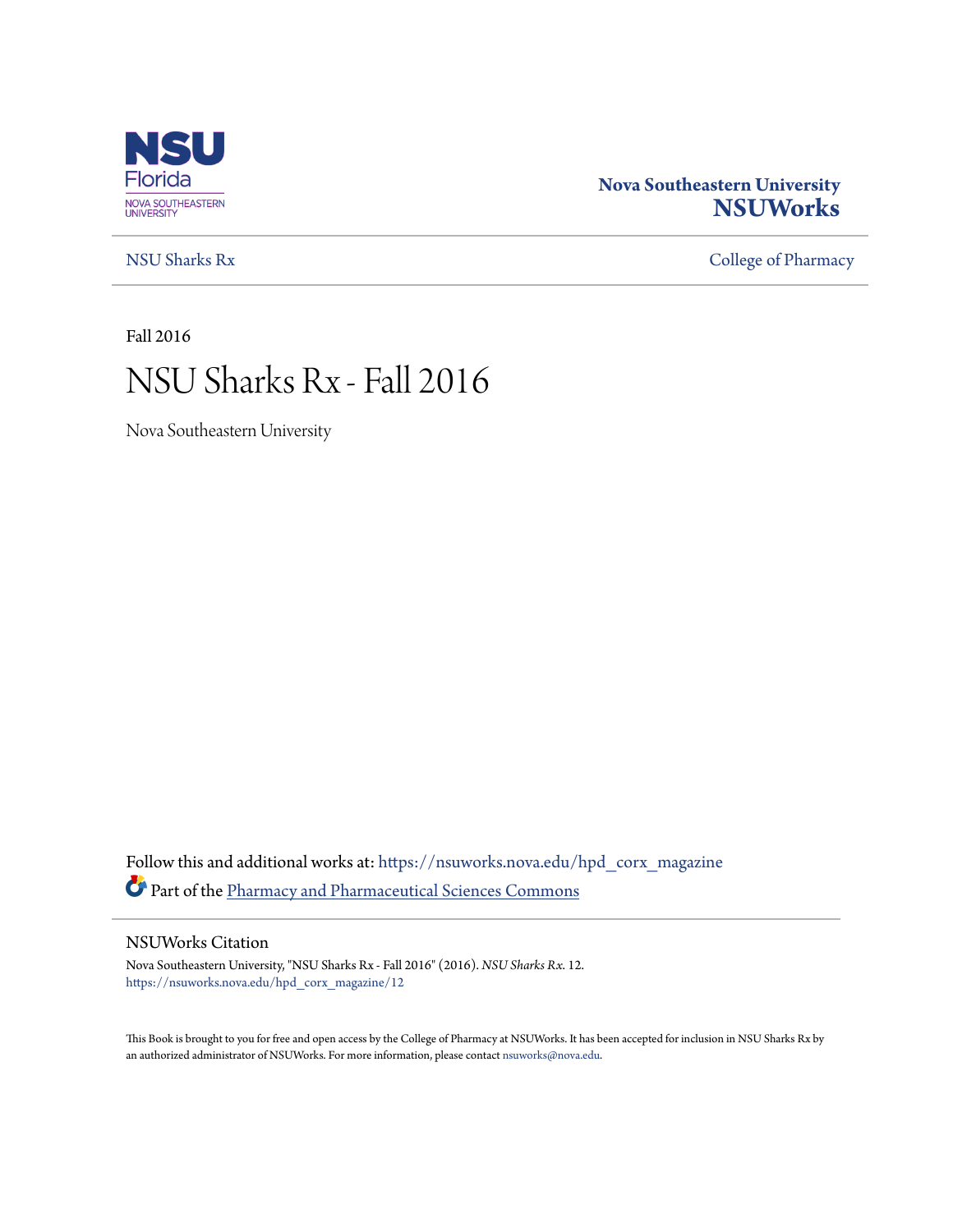





Lisa Deziel, Pharm.D., Ph.D. Dean, College of Pharmacy

Growth and success continue to sustain the upward trajectory of NSU College of Pharmacy. I know you, as an important stakeholder of the college, are very proud of the many student, faculty, and alumni achievements highlighted in this newsletter.

This semester has been a whirlwind of activity, including the opening of NSU's Center of Collaborative Research (CCR), expanding research opportunities for all of our students. Several of our faculty have been recognized across the university for their amazing achievements, and our students are embracing the opportunity to be active professionally. We continue to grow our scholarship funds for students and sincerely appreciate the philanthropic support we have received from corporations, alumni, and friends. We are showcasing our many innovative projects nationally and internationally, increasing visibility for the college.

I appreciate the support we receive from our alumni and encourage all of you to engage with us. You can make a difference in the lives and careers of our

students by helping to mentor the next generation of NSU pharmacists through our Career Development program. Although our college is unrecognizable from the early years in North Miami Beach, those years set a very strong foundation for what we have become and where we will go from here. We will be honoring our first pharmacy graduates at the November 4 reunion and I hope to see all of our alumni at the celebration.

### *Shark Pride!*

Lisa Deziel, Pharm.D., Ph.D.

### **COLLEGE PRIDE**

**Florida's Future: The Medical Marijuana Debate**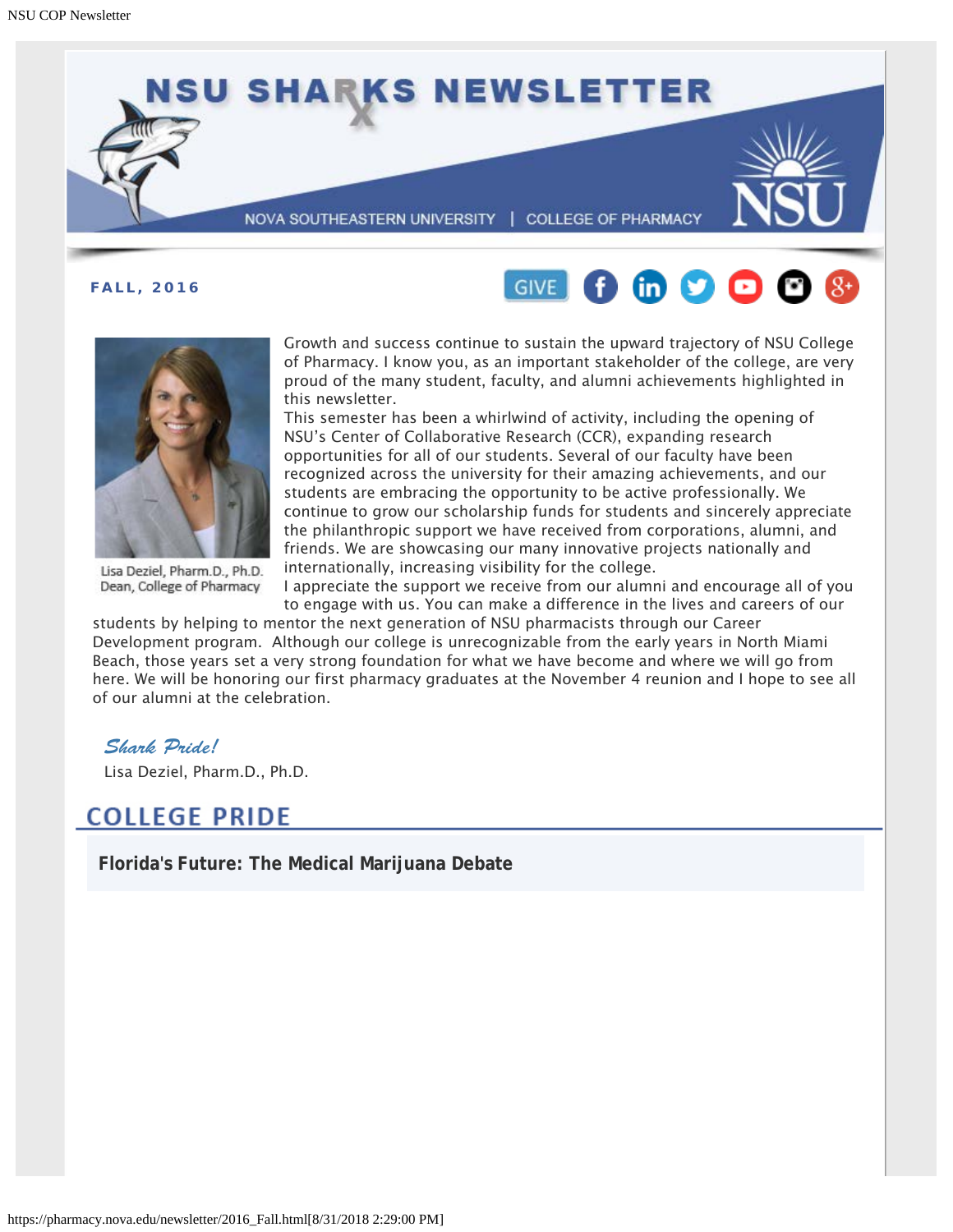

Left to right: Robert C. Speth, Ph.D.; Scott Kjelson, Pharm.D. C.Ph. ('14); Rep. Joseph Geller; Lisa Deziel, Pharm.D., Ph.D., dean; Stanley Cohen, Ed.D.; Jeffrey Block M.D.; Rep. Dennis K. Baxley; Barney Bishop III, CEO Florida Smart Justice Alliance; Andrew Abramson, and Jose Valdes Pharm D., BCPP.

On October 21 the college hosted a medical marijuana debate to discuss the health, political, legal, and social issues related to Florida's proposed Constitutional Amendment 2, to be voted on in the November 8, 2016 election. The event was moderated by Andrew Abramson, editorial writer and columnist of the Sun-Sentinel newspaper. Panel members included Ben Pollara, campaign manager of United for Care, Amendment 2; Representative Joseph Geller, Florida House of Representatives, 100th District; Barney Bishop III, CEO Smart Justice Alliance; and Representative Dennis K. Baxley, Florida House of Representatives, 23rd District. The inter professional medical panel included Jeffrey Block, M.D., Jose Valdes, Pharm.D., and Robert Speth, Ph.D. both of the College of Pharmacy. The event was streamed on NSU SharkMedia, Facebook and on the Sun-Sentinel webpage and can be viewed on [YouTube](https://www.youtube.com/watch?v=pWLmc3bbuRA&feature=youtu.be&utm_source=Copy+of+October+24,+2016+Smart+Justice+Update&utm_campaign=Smart+Justice+Update&utm_medium=email).

### **Publix provides endowed scholarships for NSU students**



Publix is committed to the community and supporting non-profits focused on supporting youth and education. Through its partnership with NSU COP, Publix has provided \$100,000 in funds towards the Publix Pharmacy Endowed Scholarship fund. The fund awards up to five \$1,000 scholarships to P2 – P4 students interested in pursuing careers as community pharmacists, experiencing financial hardship, and demonstrating academic

excellence. NSU COP is proud of its partnership with Publix, and their ongoing support of our students.

### **Inter-professional partnerships with community partners and ACOs**

Supported by a NSU Quality of Life Faculty Community-based Applied Research Grant and in collaboration with **Accountable Care Options, LLC, [MMR Healthcare](https://www.mmrhealthcare.com/)**, and **[Cambridge Medical Group](https://www.healthgrades.com/group-directory/fl-florida/boynton-beach/cambridge-medical-group-ootb5s5)**, all from Boynton Beach, FL, and [Juicery Rx,](http://www.juiceryrx.com/) Coral Springs, FL, faculty members from the College of Pharmacy and the College of Health Sciences, provided expertise to patients on how to self-manage heart disease through diet, exercise and medication adherence. The event was aimed to improve quality of life in patients with two or more chronic conditions and provided information, inclusion, opportunities for community engagement, and other life-enhancing endeavors.

**College supports NSU Athletics**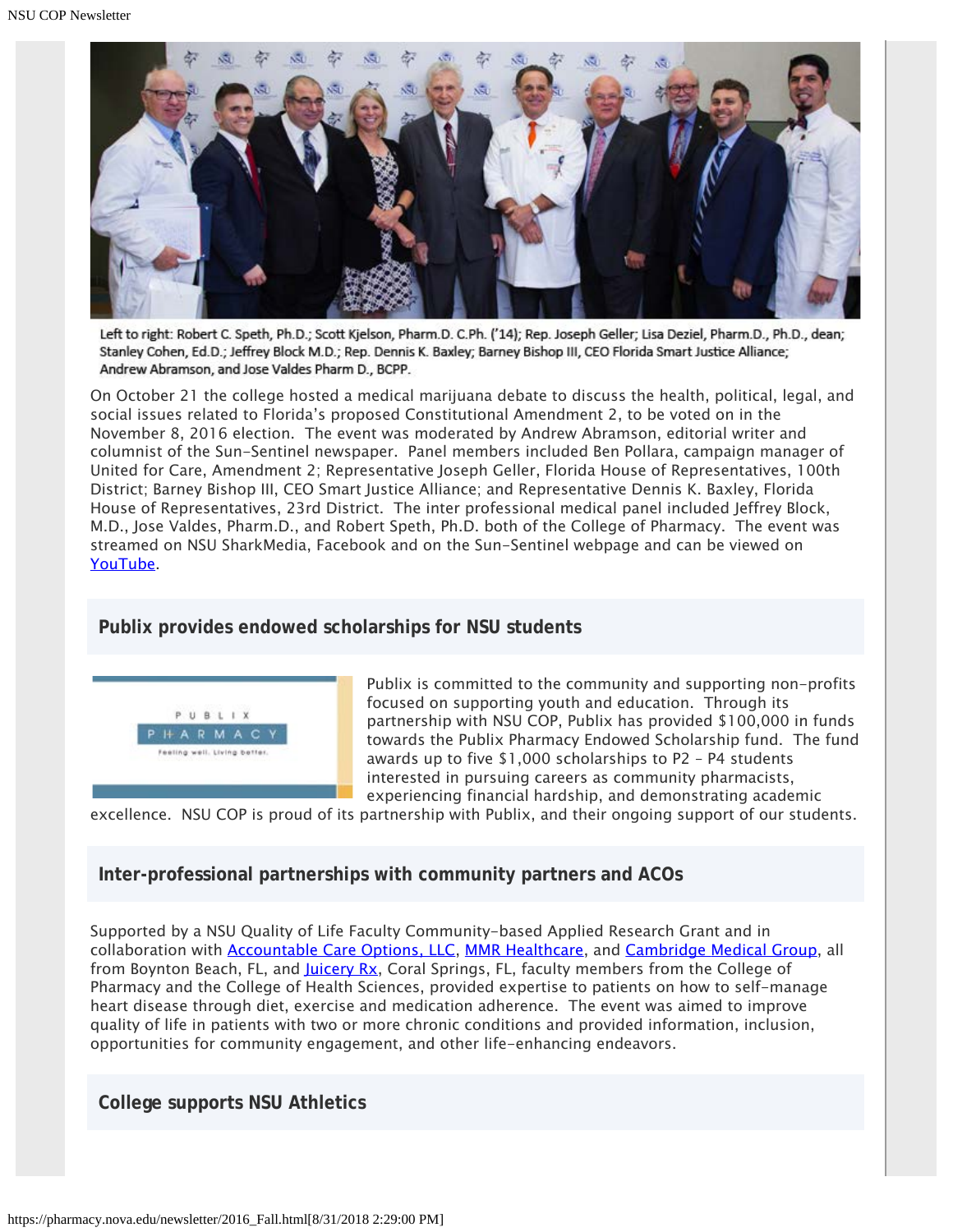

The college celebrated American Pharmacists Month while supporting breast cancer awareness and the NSU Women's Volleyball team at the annual 2016 COP Athletics Family Night. The event brings faculty, students, and alumni together to enjoy an evening of networking and pride supporting NSU athletics. The NSU Sharks beat the Barry Buccaneers, 3-1 in an exciting game on Think Pink night. We look forward to next year's event. Stay tuned.

### **STUDENT PRIDE**

**Celebrating diversity and breaking down barriers**



C. Daniel Pearson

P4 Pharm.D. student Christopher Daniel Pearson was selected to serve on the National Executive Board for the Student National Pharmaceutical Association (SNPhA). As Region II Facilitator, Pearson facilitates the largest region which includes 23 pharmacy schools from North Carolina to Mississippi. Pearson is thrilled to have the opportunity to serve, and will use his experience as College of Pharmacy SGA President, an active member of Phi Lambda Sigma Pharmacy Leadership Honor Society and Kappa Psi Pharmaceutical Fraternity, to maintain excellent communication between the chapters and the national office, be a source of encouragement and motivation for chapters, and promote collaboration. His mission is to ensure there are no barriers preventing chapters meeting their full potential and help establish SNPhA chapters outside the USA.

### **P4 student receives national leadership scholarship**



Kaitav Shah

Congratulations to Kaitav Shah ('17) who was awarded the NCPA Foundation's Presidential Scholarship. The scholarship recognizes NCPA student members on the basis of leadership qualities and accomplishments with a demonstrated interest in independent pharmacy. Shah has served as both vice-president and president of the NCPA Student Chapter at NSU, as well as student representative for Broward County Pharmacy Association. In addition to being heavily involved in leadership activities at NSU COP, Shah is an honor student. Shah was recognized during the foundation's Awards Ceremony in October, in New Orleans, Louisiana.

### **Students positively impacting the community**

APhA- ASP of Palm Beach teams up with Diabetes Coalition of Palm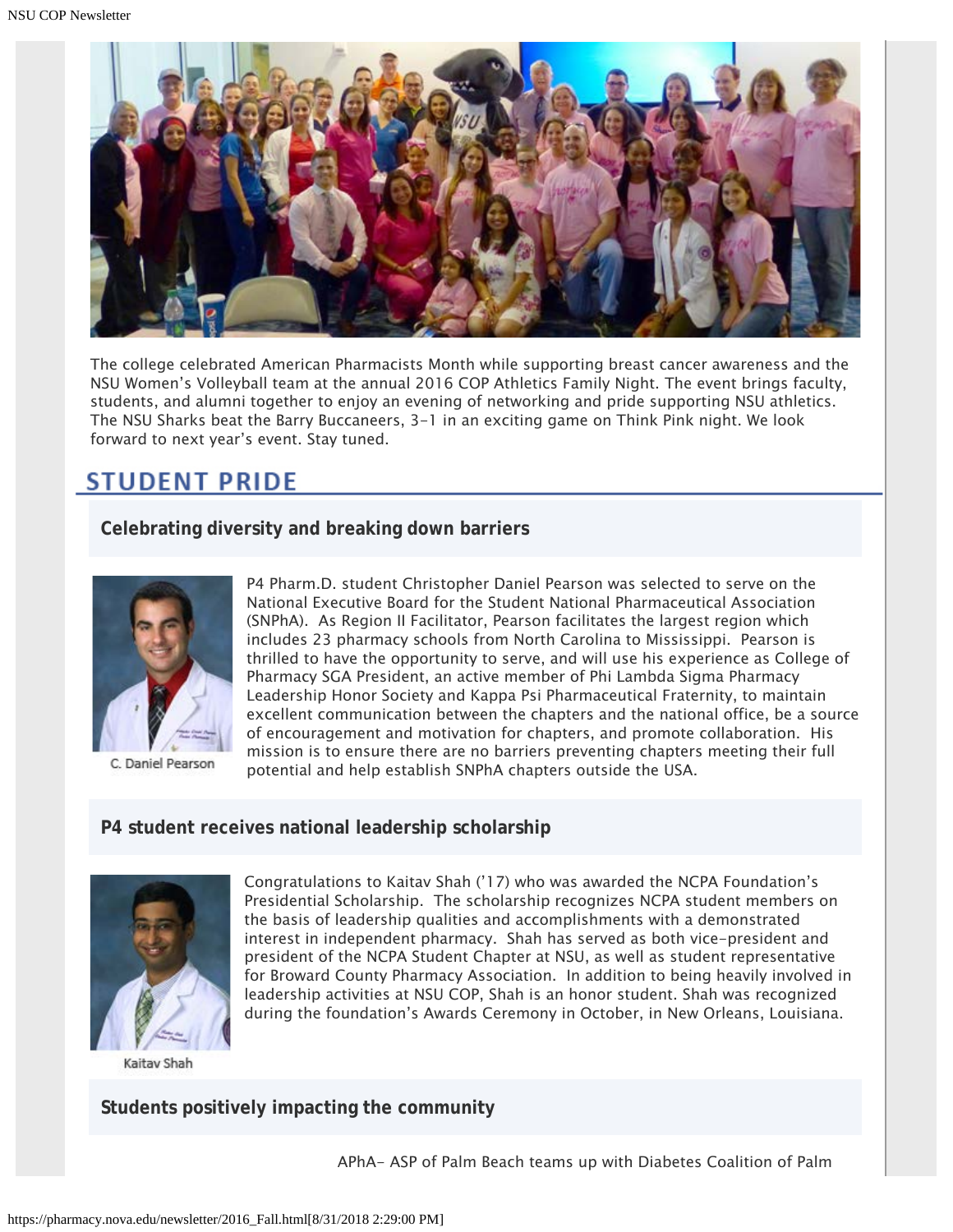

Beach County during Diabetes month to conduct the American Diabetes Association risk assessment questionnaire and measure blood glucose levels. Last year over 20 students and faculty advisor Sarah Alameddine, Pharm.D. participated in the event serving over 100 community members. This year's event is November 12 at Palm Beach Outlets. [Read more](http://www.palmhealthcare.org/index.cfm?fuseaction=news.details&ArticleId=500109&returnTo=diabetes)

### **Ph.D Program celebrates 2016 graduates**



M. Almetwazi



S. Muppalaneni







A. Alfaifi

Congratulations to Ph.D. Class of 2016 graduates Mansour S. Almetwazi, Ph.D., Sirnath Muppalaneni, Ph.D., Abdullah A. Alfaifi, Ph.D., and Abdullah U. Althemery, Ph.D. Muppalaneni is now Senior Research Scientist at Sancilio & Company, Inc. in West Palm Beach. Almetwazi, Althemery and Alfaifi have returned to Saudi Arabia where they are teaching at national universities - Almetwazi at King Saud University and Althemery and Alfaifi at Prince Sattam Bin Abdulaziz University.

### **Student of the Month**



**JOVA SOUTHEASTERN UNIVERSITY College of Pharmacy STUDENT OF THE MONTH** NOVEMBER 2016 **Jessica Greenwood CLASS OF 2018** Fort Lauderdale/Davie Campus

Each month the college celebrates students who exemplify the college's mission, vision, and values. For more information on our outstanding students [click here](http://pharmacy.nova.edu/students/som_current.html)

## **FACULTY PRIDE**

**Rathinavelu named NSU Professor of the Year**

Congratulations to Appu Rathinavelu Ph.D., professor, pharmaceutical sciences, who was awarded NSU Professor of the Year. The award is conferred on a fulltime faculty member who has served the university for a least ten years, achieved national and/or international prominence, and has earned a distinguished reputation through significant contributions to research and scholarship and exceptional instructions. Evidence of excellence is judged on scholarly productivity and in teaching/instruction. Rathinavelu joined NSU in 1992 and is the Executive Director, Rumbaugh-Goodwin Institute for Cancer Research. [Read](https://nsunews.nova.edu/nova-southeastern-university-cancer-researcher-earns-prestigious-fulbright-award/)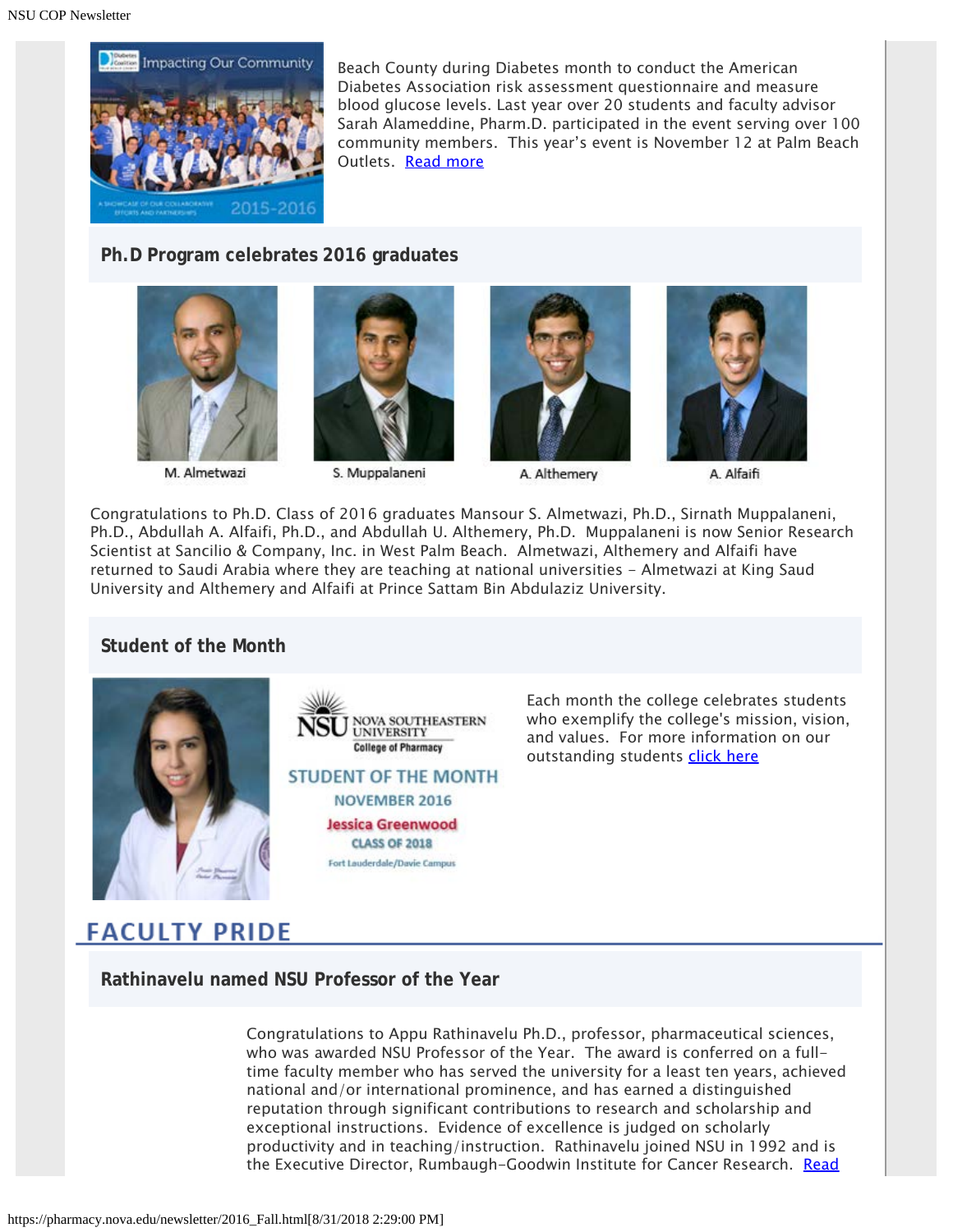

[more](https://nsunews.nova.edu/nova-southeastern-university-cancer-researcher-earns-prestigious-fulbright-award/)

Appu Rathinavelu Ph.D.

**Robert C. Speth, Ph.D., receives prestigious Provost's Research and Scholarship Award from NSU**



(left to right): Ralph V. Rogers Jr., Ph.D., NSU executive vice president and provost; Robert C. Speth, Ph.D., recipient of NSU's 6th Annual Provost's Research and Scholarship Award; Lisa Deziel, Pharm.D., Ph.D., dean, NSU College of Pharmacy; Stanley Cohen, Ed.D., nominator of Dr. Speth; and George L. Hanbury II, Ph.D., NSU president & CEO.

In recognition of his significant contributions to Nova Southeastern University (NSU) Robert C. Speth, Ph.D. was named the recipient of the Sixth Annual Provost's Research and Scholarship Award. Speth is a researcher and professor of pharmaceutical sciences at NSU's COP. "This is the greatest honor that has ever been bestowed upon me," said Dr. Speth. What makes it even greater is the fact that there are so many other incredibly talented faculty members in the NSU family who are also deserving of this recognition. I dedicate this award to my mentor Hank Yamamura who taught me to always make the best interests of my students my highest priority, and it is those very same students who paved the way for me to receive this honor." [Read more](https://nsunews.nova.edu/nsu-researcher-and-professor-receives-prestigious-provosts-research-and-scholarship-award/)

### **COP faculty recognized by university for research and scholarship**



Ana Casteion



**Richard Deth** 



Jean Latimer







COP faculty, Ana Castejon, Ph.D., Richard Deth, Ph.D., Jean Latimer, Ph.D., Appu Rathinavelu, Ph.D., Elizabeth Sherman, Pharm.D., Robert Speth, Ph.D., and Malav Trivedi, Ph.D. were all recognized at the External Funding Recognition Reception held in October. The award recognizes the extraordinary efforts of NSU faculty members who received external grant funding during the previous fiscal year. Congratulations to our outstanding faculty and the important research they do to improve global health.

**Latimer named Director of NSU AutoNation Breast & Solid Tumor Cancer Institute**

Jean Latimer, Ph.D., associate professor, pharmaceutical sciences, was named Director of NSU AutoNation Breast & Solid Tumor Cancer Institute. The institute is focused on developing and advancing improved methods of prevention and treatment for various forms of cancer. Connect with NSU's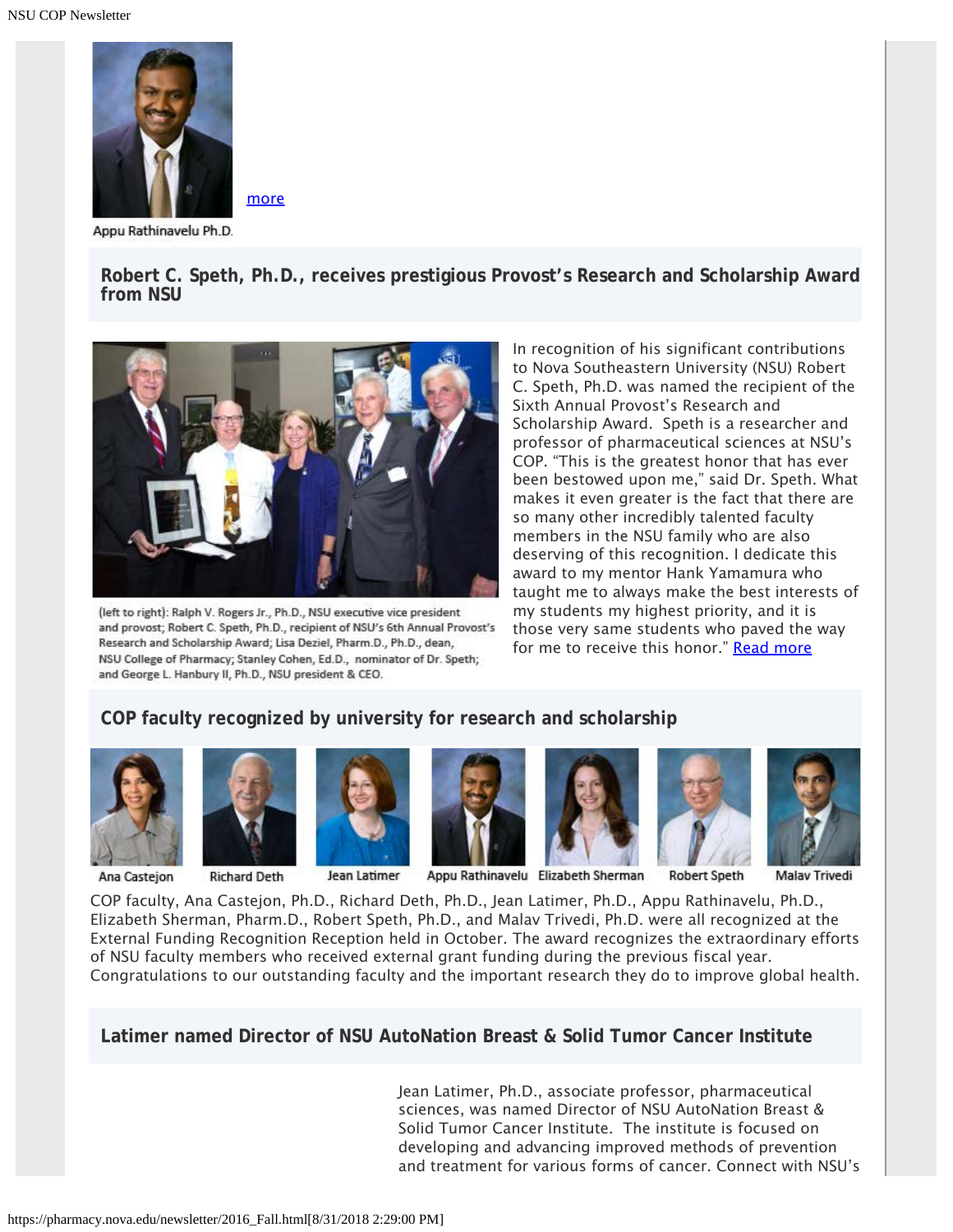

Jean Latimer, Ph.D.

#### **NSU COP a leader in transitions of care**



Sara M. Eltaki, Pharm.D., BCPS, assistant professor, pharmacy practice, leads a practice site which currently bills for transitional care management (TCM) services. Eltaki and fellow APhA-APPM Transitions of Care SIG member Hannah Davis, Pharm.D., M.S., University Health System, Texas, led a webinar in the "Billing for Services in Transitions of Care" series. "Billing Fundamentals: Walking the walk, talking the talk" focused on basic payment structure, Medicare billing, how to generate revenue for services, and opportunities for pharmacy services under MACRA.

Scott Kjelson, Pharm.D. C.Ph., ('14), joined the college in August as Director of Student Transitions, and assistant professor, pharmacy practice. Kjelson started his medical journey as a US Navy Corpsman where he worked as a surgical medic and completed his Pharm.D. degree at Nova Southeastern University. He will support the college's mission by overseeing the seamless transition and participation of pharmacy students throughout the college experience.

research at TRED talks (left).

[Read more](http://www.nova.edu/research/cancer.html)

Sara M. Eltaki, Pharm.D.

#### **Director of Student Transitions**



Scott Kjelson, Pharm.D.

### **ALUMNI PRIDE**

**Armando Bardisa - 2016 Distinguished Alumni Honoree**



Armando Bardisa, Pharm.D.

[Read more](http://www.marketwired.com/press-release/smp-pharmacy-solutions-receives-eighth-inc-5000-recognition-2162348.htm)

Congratulations to alumnus Armando Bardisa, Pharm.D. ('97), on being awarded our 2016 Distinguished Alumni Achievement Award. The honorees were selected from a pool of over 70 nominations by the Distinguished Alumni Achievement Selection Committee, and confirmed by President Hanbury. Distinguished alumni have made outstanding contributions to their professions and/or community, have great pride for their alma mater, and are committed to advancing NSU's values and goals. Bardisa is a member of the Dean's Advisory Board, and founder and CEO of SMP Pharmacy Solutions. SMP Pharmacy Solutions was recognized for the eighth time in Inc. magazine as one of the fastest-growing private companies in America and an entrepreneurial leader for its three-year sales growth of 396%.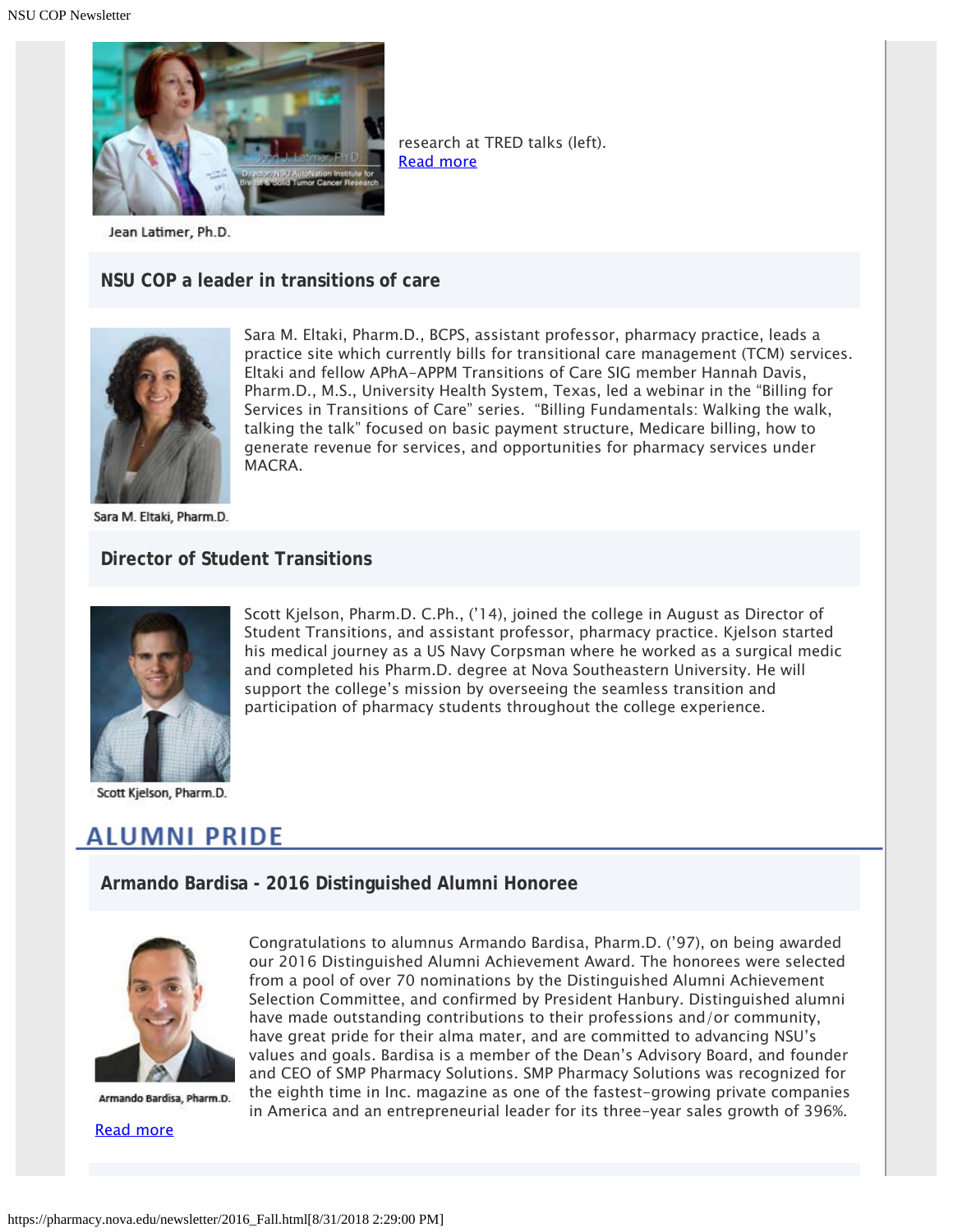### **Alumnus leads Walgreens Safe Medication Disposal program**



Walgreens Safe Medication Disposal Kiosks are now available at nearly 300 Pharmacies in 21 States. The initiative leads the fight against orescription drug abuse. "Walgreens has taken an important first step to curb the misuse of medications throughout the country and continues to make progress in offering easy and convenient medication disposal," said Richard Ashworth, Pharm.D. ('99), Walgreens president of pharmacy and retail operations. "Everyone has a role to play in minimizing prescription drug abuse, and we are committed to being part of a comprehensive solution to reverse this epidemic." [Read more](http://news.walgreens.com/press-releases/general-news/walgreens-safe-medication-disposal-kiosks-now-available-at-nearly-300-pharmacies-in-21-states-initiative-leads-fight-against-prescription-drug-abuse.htm)

(L) House Speaker Paul Ryan joins Walgreens CEO Richard Ashworth ('99) at launch of the drug take-back disposal program in Wisconsin

**Alumna opens Juice Bar**



Alumna Kimmi (Le) Stultz. Pharm.D., '07) opened up Juicery Rx in Coral Springs, FL which was recently named one of the top 10 juice bars in Broward and Palm Beach Counties by the Broward Palm Beach New Times (September 2016). The juice bar creates custom made juice cleanses and a healthy menu for the entire family. Congratulations to Stultz on her entrepreneurial venture. We are proud of you! [Read more](http://www.browardpalmbeach.com/restaurants/ten-best-juice-bars-in-broward-and-palm-beach-counties-6898813/2)

### Tell us your story

**Email your updates and stories to [copalumni@nova.edu.](mailto:copalumni@nova.edu) Please include 1 or 2 high resolution photos when possible.**

### **GLOBAL PRIDE**

**Professor teams with neurological mission in Ecuador**



Participants in the 8th annual neurological mission with the International Neurology **Foundation in Ecuador** 

**Travel Study programs planned for 2017**

Jose Valdes, Pharm.D., BCPP, assistant professor, (3rd from left front row) participated in the 8th annual neurological mission with the International Neurology Foundation – Centro Internacional en Neurociencias in July, 2016 as the program's first clinical pharmacist. [Read more](https://nsunews.nova.edu/nsu-pharmacy-faculty-member-participates-in-ecuador/)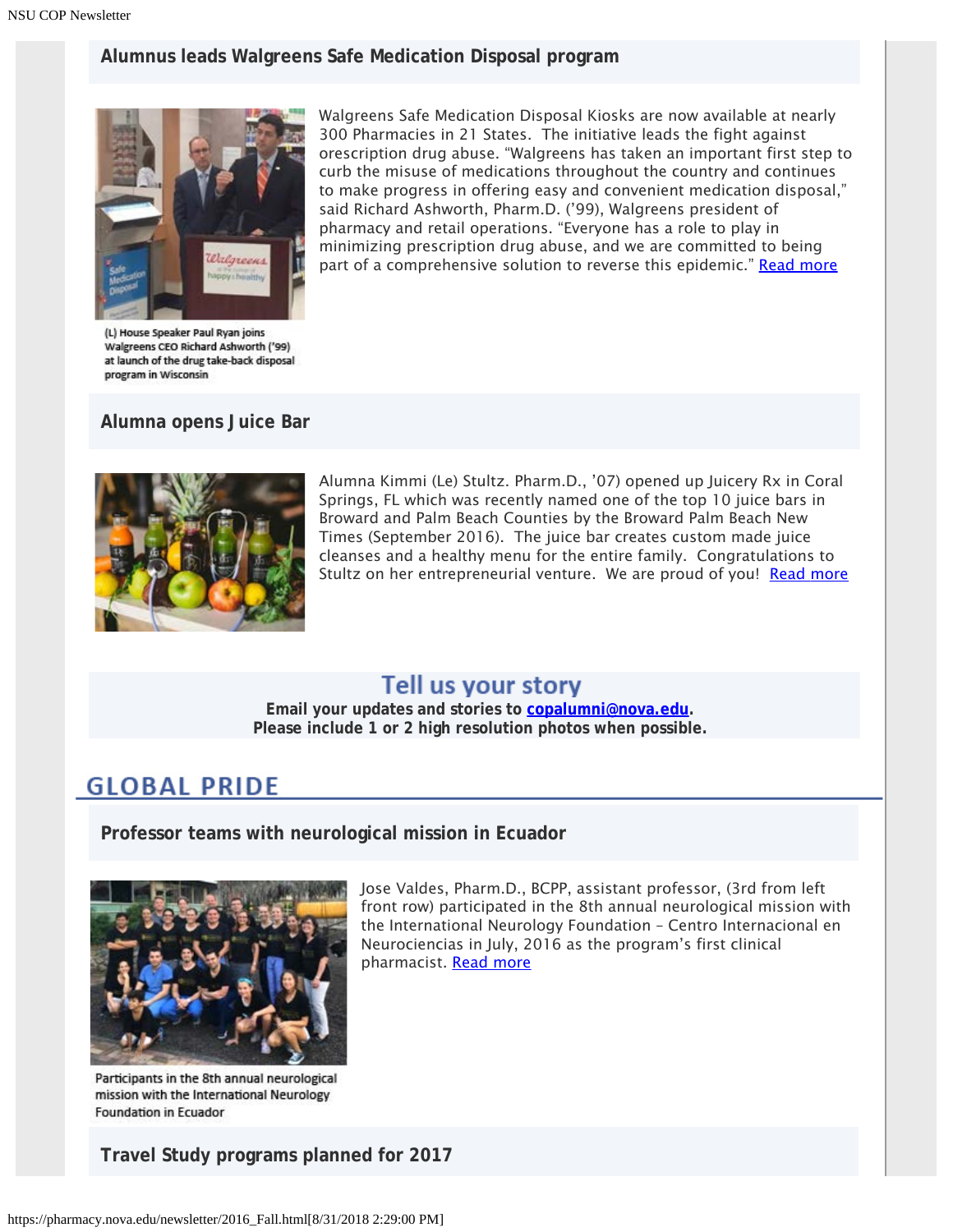

Plans are underway for the 2017 Travel Study programs at NSU COP. For the first time NSU COP will be offering three concurrent travel study programs: Travel Study Slovakia/Italy, Travel Study Puerto Rico, and Travel Study Argentina. Programs will be open to both NSU and non-NSU students. Applications will be accepted in January and applicants from colleges of pharmacy across the United States are encouraged to apply for these unique study experiences. Alumni and friends of the university interested in joining the program should contact [phss@nova.edu](mailto:phss@nova.edu) for more information. Updated Information will also be posted on the NSU COP website.

### **Nova Southeastern University (NSU) ranked among top 20 global universities by 2030**



Times Higher Education and World University ranked NSU as one of 20 universities in the world and one of only nine universities in the U.S. that "could challenge the elite" universities and become globally renowned by the year 2030[. Read More](https://nsunews.nova.edu/nova-southeastern-university-ranked-among-top-20-global-universities-that-could-challenge-the-elite-by-2030/)

### **Grand opening of Center for Collaborative Research (CCR)**



The College is proud to be a part of the CCR which is home to several distinguished COP faculty from the department of pharmaceutical sciences and students conducting research in the facility. Jean Latimer, Ph.D., associate professor, was named Director of the AutoNation Institute for Breast and Solid Tumor Cancer Research, located at the CCR. Appu Rathinavelu, Professor and Executive Director of the Rumbaugh-Goodwin Institute for Cancer Research and his team continue their efforts in discovering new therapeutic targets and novel drugs for cancer treatments.

Richard Deth, Ph.D., professor, and Malav Trivedi, Ph.D., assistant professor are conducting research investigating the influence of nutrition and dietary peptides on mediating epigenetic changes.  $-$  [Read](https://nsunews.nova.edu/nova-southeastern-university-opens-new-center-for-collaborative-research/) [More](https://nsunews.nova.edu/nova-southeastern-university-opens-new-center-for-collaborative-research/)

### **Realizing Potential**



Help support the College of Pharmacy student scholarships and research. To find out more about what the college is doing [click here](https://www.nova.edu/publications/realizingpotential/pharmacy/). To donate to the College [click here](https://realizingpotential.nova.edu/give/index.html?area=Research&designation=AutoNation%20Institute%20for%20Breast%20and%20Solid%20Tumor%20Research), and remember to select College of Pharmacy for your donations. For more information on how to donate or be involved, contact us at [copalumni@nova.edu](mailto:copalumni@nova.edu).

### **UPCOMING EVENTS**

• November 3, 2016 - Fort Lauderdale Preceptor Fair - for information contact [Carmen Kunstmann](mailto:ckunstmann@nova.edu)